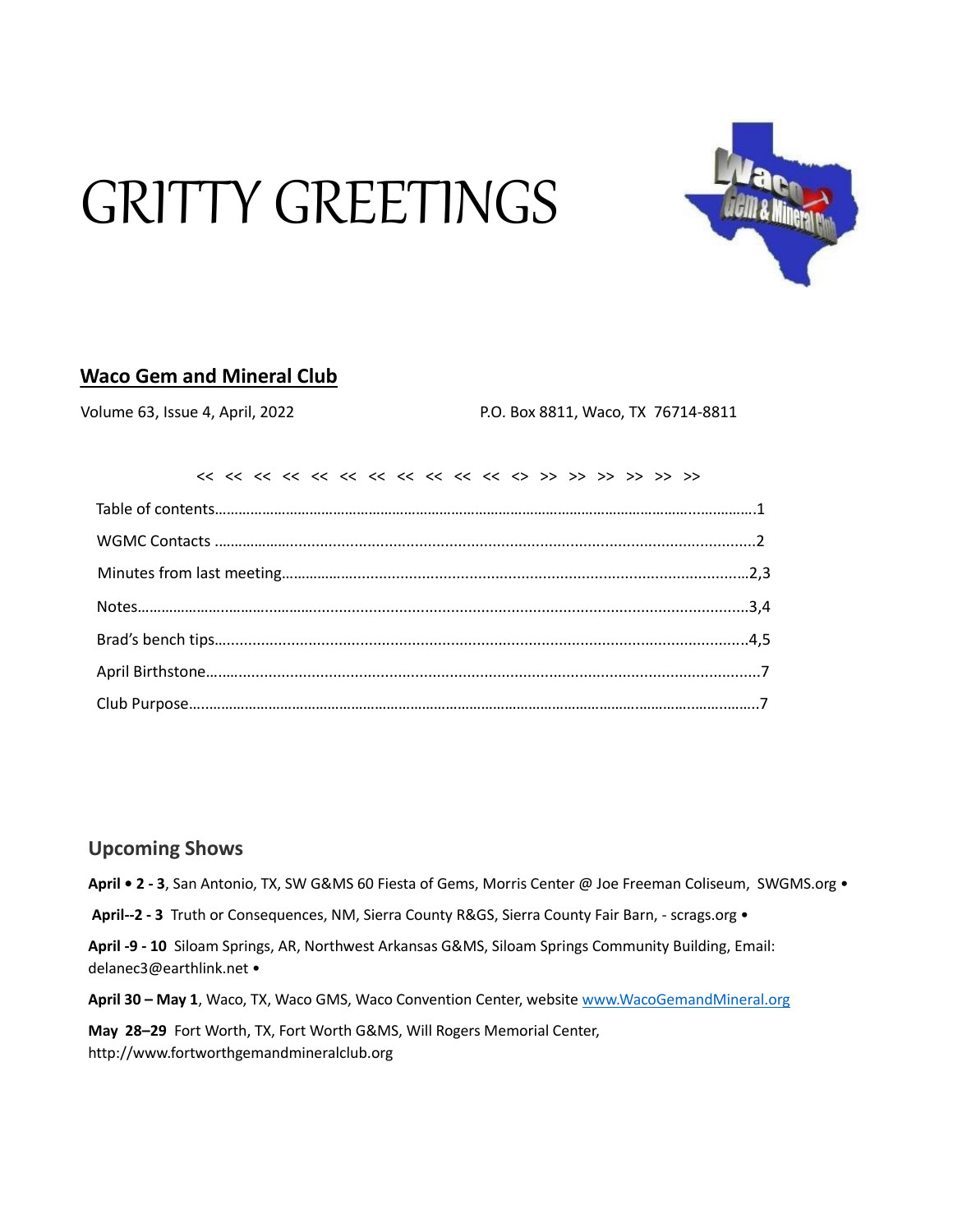## **Contacts**

| <b>President</b>               | Roy Cooper                            | <b>Treasurer</b> | Jackie Dodson                   |  |  |  |  |  |
|--------------------------------|---------------------------------------|------------------|---------------------------------|--|--|--|--|--|
|                                | 254-749-9961                          |                  | jackiedodson66@gmail.com        |  |  |  |  |  |
|                                | coopersfarmstore@yahoo.com            |                  |                                 |  |  |  |  |  |
|                                | <b>Nice-President</b> Scott Halverson | <b>Secretary</b> | Harry Senn                      |  |  |  |  |  |
|                                | 254-424-8829                          |                  | senn.harry@yahoo.com            |  |  |  |  |  |
|                                | Baylordad312@gmail.com                |                  |                                 |  |  |  |  |  |
| Newsletter Staff John Langston |                                       | <b>Website</b>   | www.wacogemandmineral.org       |  |  |  |  |  |
|                                | johnjkbear@aol.com                    |                  |                                 |  |  |  |  |  |
|                                |                                       | <b>Webmaster</b> | wacogemandmineralclub@gmail.com |  |  |  |  |  |
|                                |                                       |                  |                                 |  |  |  |  |  |

#### << << << << << << << << << <> >> >> >> >> >> >> >> >> >>

#### Waco Gem and Mineral Club Meeting Minutes 2022.03.05

**Meeting called to order** 10:03 am.

**Minute**s: Bob: Motion to approve Minutes as posted. Karl Second. Minutes approved.

**Treasurer's Report** from Jackie.

- Stephanie suggested we wait until after the annual Show to change CD's to higher-interest account(s).

- Jackie brought updated Financial Flash Drive to be stored at the clubhouse. Next month, she will bring an updated flash drive, store it in the clubhouse, and retrieve the previous drive. That way each month the flash drive stored in the clubhouse will be an updated copy.

- Jackie brought items to be donated for the Show.

#### Program Committee report from Bob.

- We are required to have an annual Safety Training
- Bob will look into a Fire Extinguisher Safety Training program.

#### Old Business

- Jackie's credit card information was deleted off the godaddy.com account and the new WGM Club card was added. Note: the monthly electricity expense is paid direct from the Club bank account.

**Field Trip Committee** recommendations

- Texas Turitella field trip to Mother Neff Park suggested, also another day trip to Brownwood for Horn Coral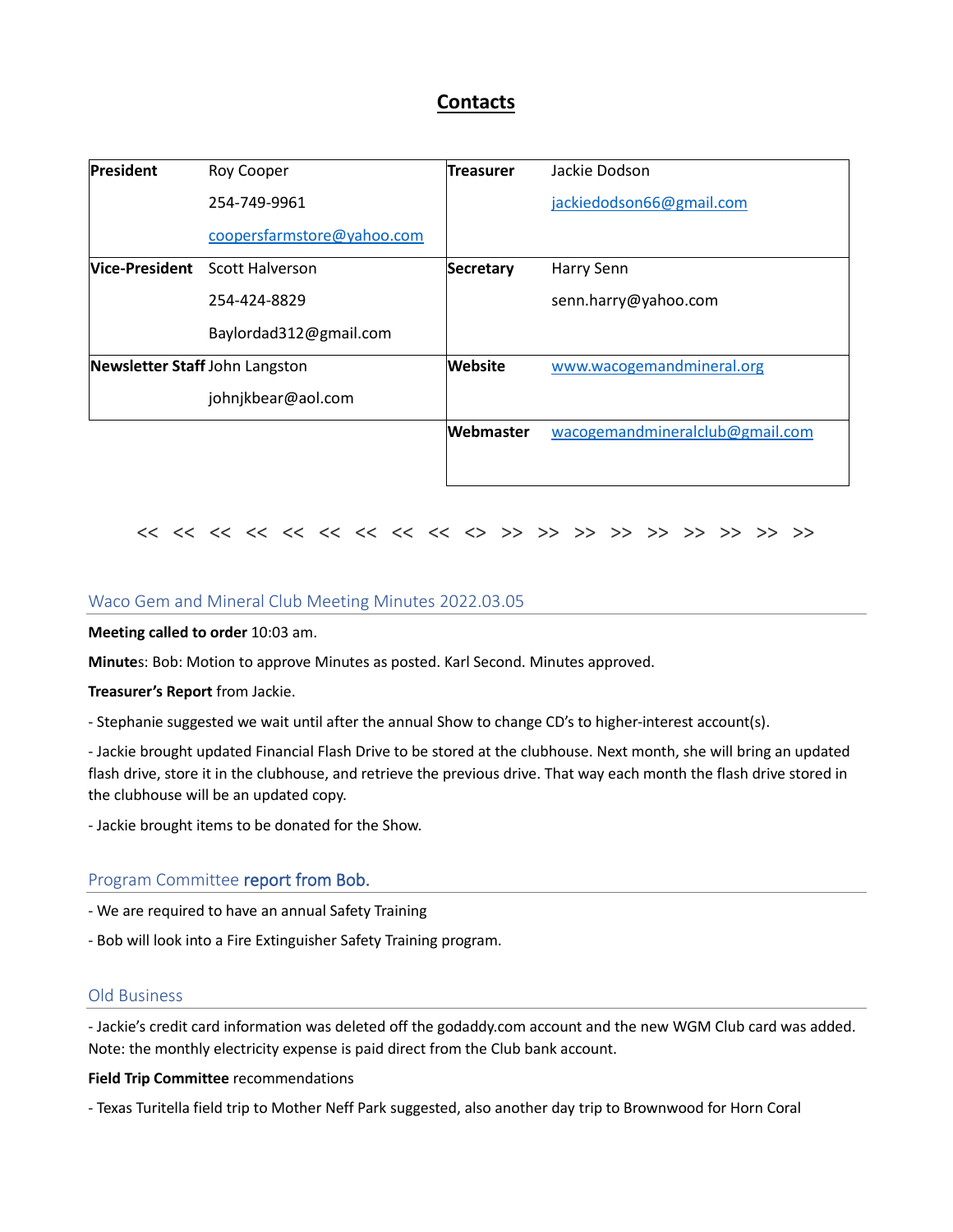#### The 2022 Show

- Advertising- Roy will try Waco Tourist; Harry-Baylor Neighborhood; Scott-Waco Trib, Radio PSA; Shirley-Texas Mineral Clubs, Facebook; Scott-use club funds to reach Austin, Dallas, "geo fencing" to reach downtown Waco, Silos, BU;

- Flyers for Waco Convention Center racks

- Signs on the grounds
- Need donations of quality material for Silent Auction

- Roy wants to sell a beautiful, big, polished petrified wood at cost to the Club for \$100 to be used as a prize at the Show. No objections. Unanimous consent accepted by the club.

John Langston accepted as new Vendor Chair by unanimous consent.

**Balance of the meeting** consisted of Alison going over with the Club members the details of what needs to be done to get ready for the Show, during the Show, and after the Show.

Meeting adjourned about 11:00.

#### **Notes**

1. A field trip has been scheduled for **Saturday, April 9th** at Brownwood, collecting horn coral. For more information, contact Bob Boyd at 817-917-4977.

2. The program for the April meeting will be petrified wood in the Houston Museum of Natural Science.

3. May program will be a safety demonstration on fire extinguishers. (Required by the Federation.)

4. The Texas Through Time Museum in Hillsboro is having a fund raising gala on **Saturday, March 26th**. The Museum is a nonprofit paleontology museum. For details, check our website under the events heading or call the Museum @ 254-262-3466. Tickets are required.

**5. Anyone with a donation to the silent auction, please bring it to the April 2nd meeting so that we have time to tag & price it. A note with the item's ID and and where it came from would help, but is not necessary. We need some really good items with value to help fund the club for the coming year. Thanks in advance. Roy.**

The editor requests news items from any member to be included in the Gritty Greetings.

Deadline for submissions is the  $20<sup>th</sup>$  day of the month. Contributions to the newsletter are encouraged.

#### **Name Tags:**

It is great that we feed the pig at our meetings because we don't have or have lost or forgotten our nametags to drop a quartering the pig. The money from the pig goes toward our Scholarship program, and we really do appreciate every 2 bits, 4 bits, 6 bits or more. However, if you need a nametag you can purchase them at the businesses below!

Waco Gem & Mineral Club nametags are available at **Print Mart**, 202 Deb (behind AutoNation Chevrolet). Cost with a pin back is \$8.00 (with tax \$8.66), and with a magnet back is \$11.00 (\$11.91). or at Award Specialties at 431 Lake Air Dr.

#### **Club Dues:**

Annual Waco Gem and Mineral Club dues are \$12.00 for an individual membership or \$20.00 for a family membership. Please check with Jackie if you aren't sure whether you've paid your Dues!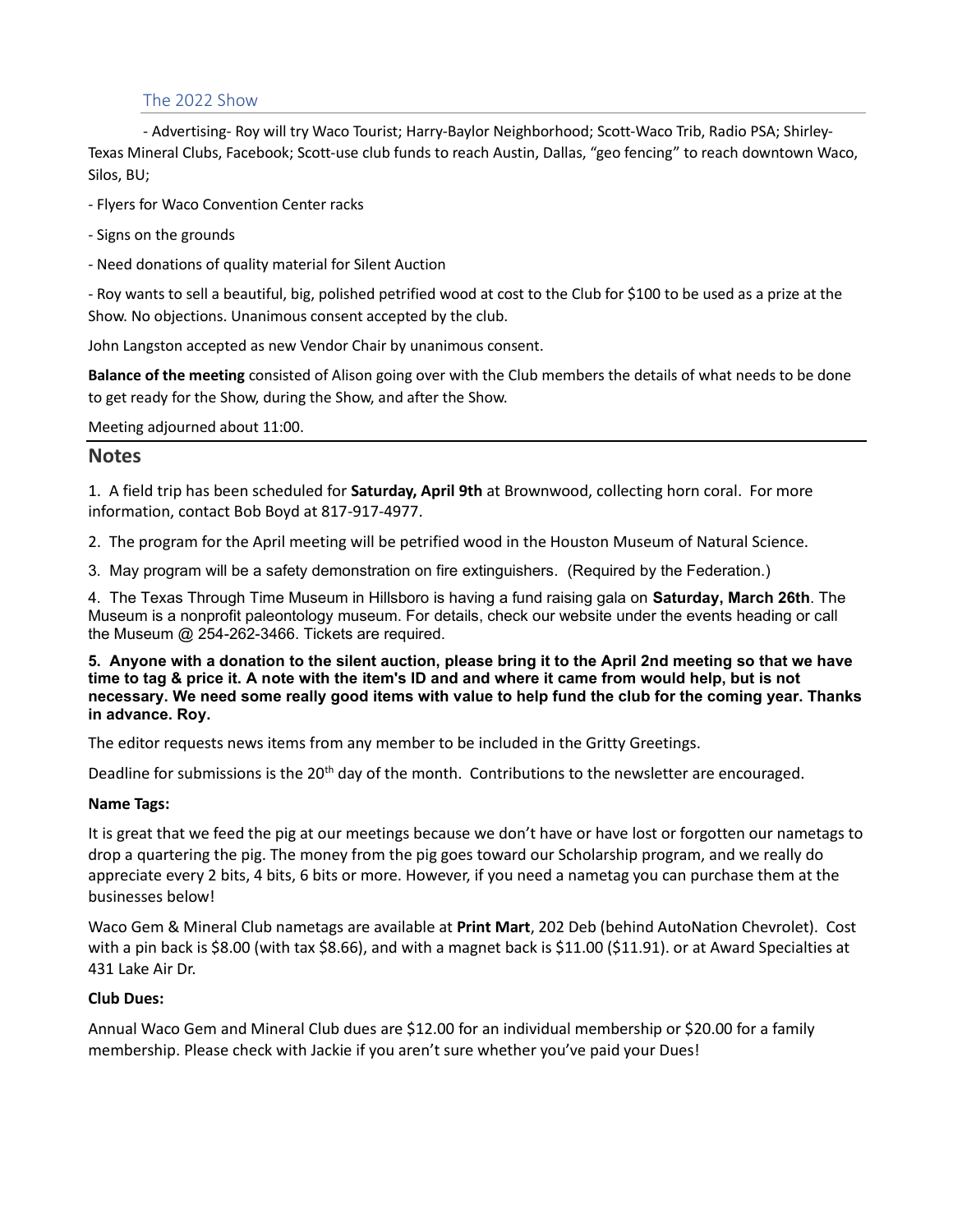#### **Shop Fees:**

Lapidary Workshop fee is \$2.00 per hour. Slab Saw fee is an additional \$2.00 per hour. Class fees are always dependent upon class and instructor.

The Waco Gem and Mineral Club is a member of the South-Central Federation of Mineral Societies; and the American Federation of Mineralogical Societies. Meetings are held on the first Saturday of each month (except July and September) at 10:00 a.m. at the Waco Gem and Mineral Club Clubhouse, 187 South McLennan Drive in Elm Mott, Texas. The lapidary workshop is in the clubhouse.

Our website is www.wacogemandmineral.org

Facebook:<https://www.facebook.com/WacoGemAndMineralClub>



# **Brad's Bench Tips**

#### **COLORING EPOXY**

There are two ways to add color when you are using epoxies. The first is to add a powdered material like colored chalk, charcoal, or powdered colors from an art supply store. One that I particularly like is a set of pastel glitter powders. A second way is to add a liquid pigment like nail polish, model airplane paint, or tinting pigments from a marine supplies store.

In preparing epoxy for use, the important things are to use exactly equal parts of the two components and to thoroughly mix them together. Coloring material can be added at any time. If I'm making just a small amount, I squeeze out equal sized droplets onto a piece of scrap paper or aluminum foil and mix thoroughly with a toothpick.

To mix larger amounts of epoxy, I use a gram scale to weigh the first component. Then I zero the scale and weigh out the same amount of the second component, add coloring if needed, and mix.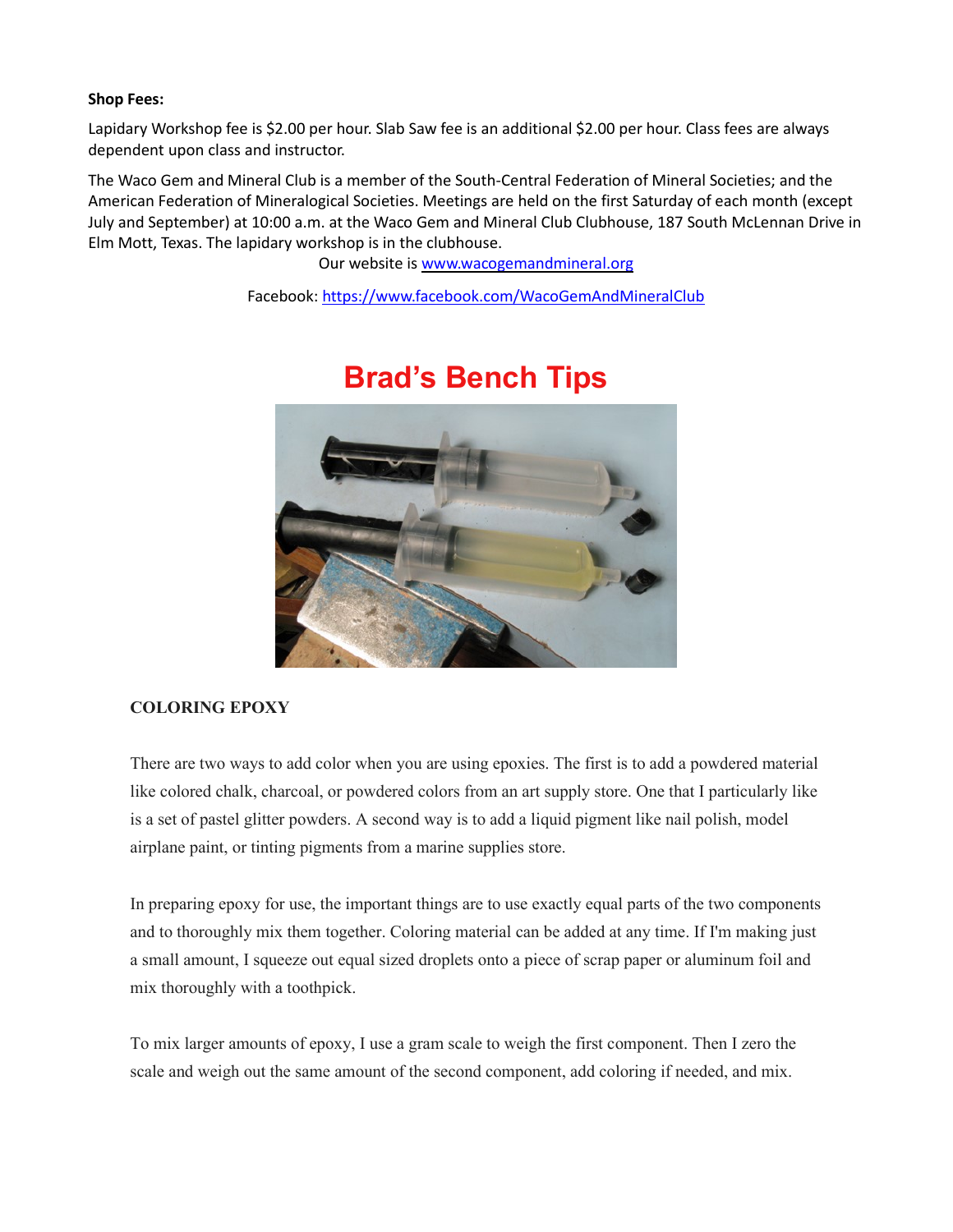If you are using 5-minute epoxy, the mixing needs to move quickly. But I like to work carefully when adding color. So I squeeze out equal sized droplets side by side on the scrap paper. Then I work with just one of the droplets to add the colors. The 5-minute clock only starts when you mix in the second droplet.

More smart solutions for your jewelry making problems can be found in my metal arts books on Amazon at <http://amazon.com/author/bradfordsmith>

And if you enjoy these tips on jewelry making, take a look at the sample chapters from:

> Bench Tips 1 - [http://amzn.to/1Z6hQ06](https://yahoo.us2.list-manage.com/track/click?u=3776893dbca0504c24d5ac1a7&id=8650fabc84&e=7facca6d2c)

> Bench Tips 2 - [http://amzn.to/2KCygh4](https://yahoo.us2.list-manage.com/track/click?u=3776893dbca0504c24d5ac1a7&id=a741bcdf0f&e=7facca6d2c)

#### **TRY A TOOTHPICK**

The round, stronger toothpicks have a multitude of uses on the jewelry bench. I use them for mixing epoxy resin, for applying paste solder, and with Zam for polishing in tight spots.

Toothpicks are also handy for holding a small faceted stone while setting it. Just break off the sharp tip, mold a little beeswax over it, and press it onto the table of your stone.

#### Making **Bench Tip Broom** More for Jewelry<br>Making m Stampe **Bench Tips** asting Jewelry Making rd M Bradford M. Smith

Gritty Greetings: Waco Gem and Mineral Club Newsletter Volume 62, Issue 9, September, 2021 **Page 5** and the set of the separate separate set of the separate set of the separate set of the separate set of the separate set of the set of the separate set of the separate set of th

# **Smart Solutions for Your Jewelry Making Problems**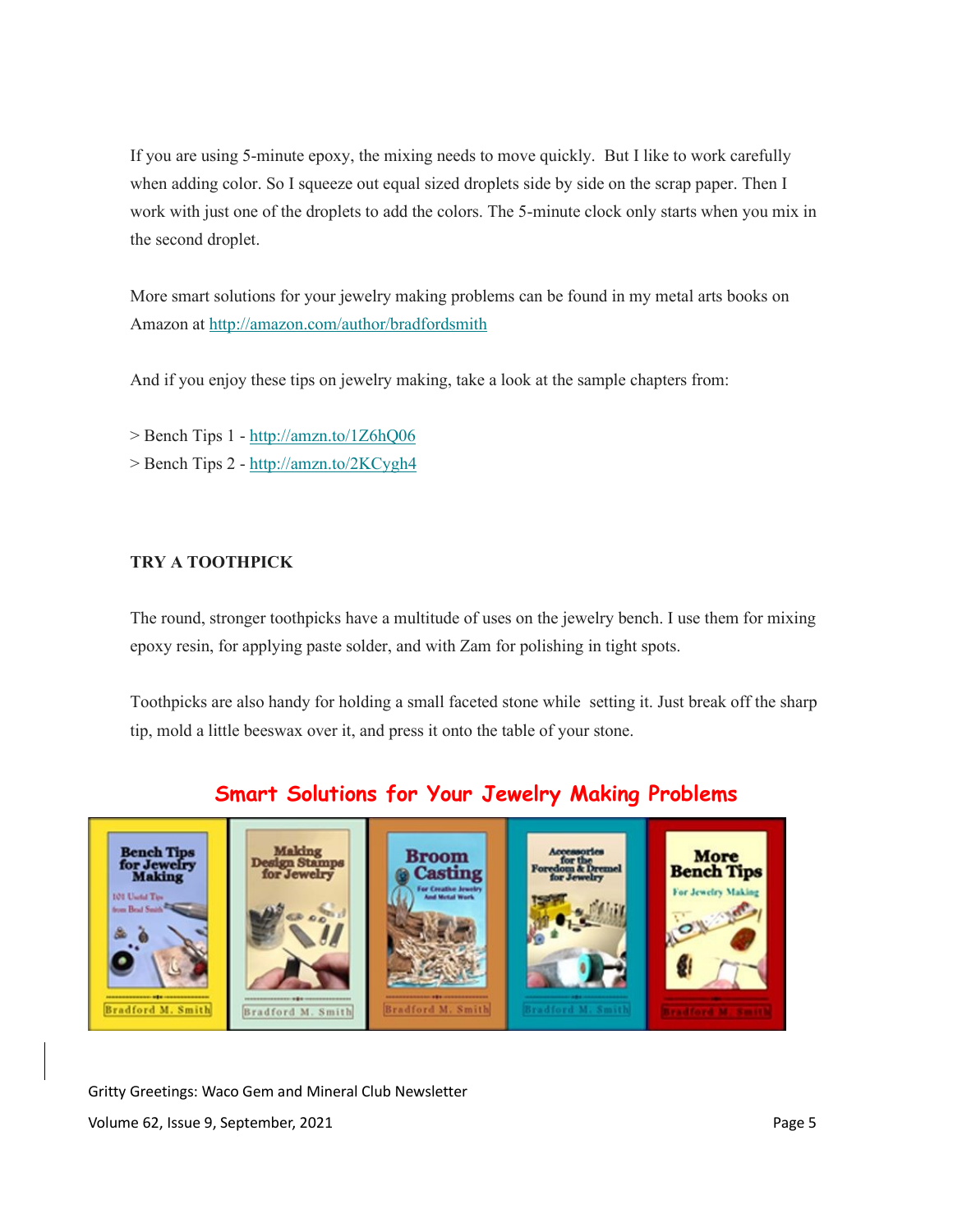62nd Annual Waco Convention Center Waco Gem and April 30th and May 1st

Mineral Club Show 2022 Saturday 10-5 Sunday 10-5



Gritty Greetings: Waco Gem and Mineral Club Newsletter Volume 62, Issue 9, September, 2021 **Page 6**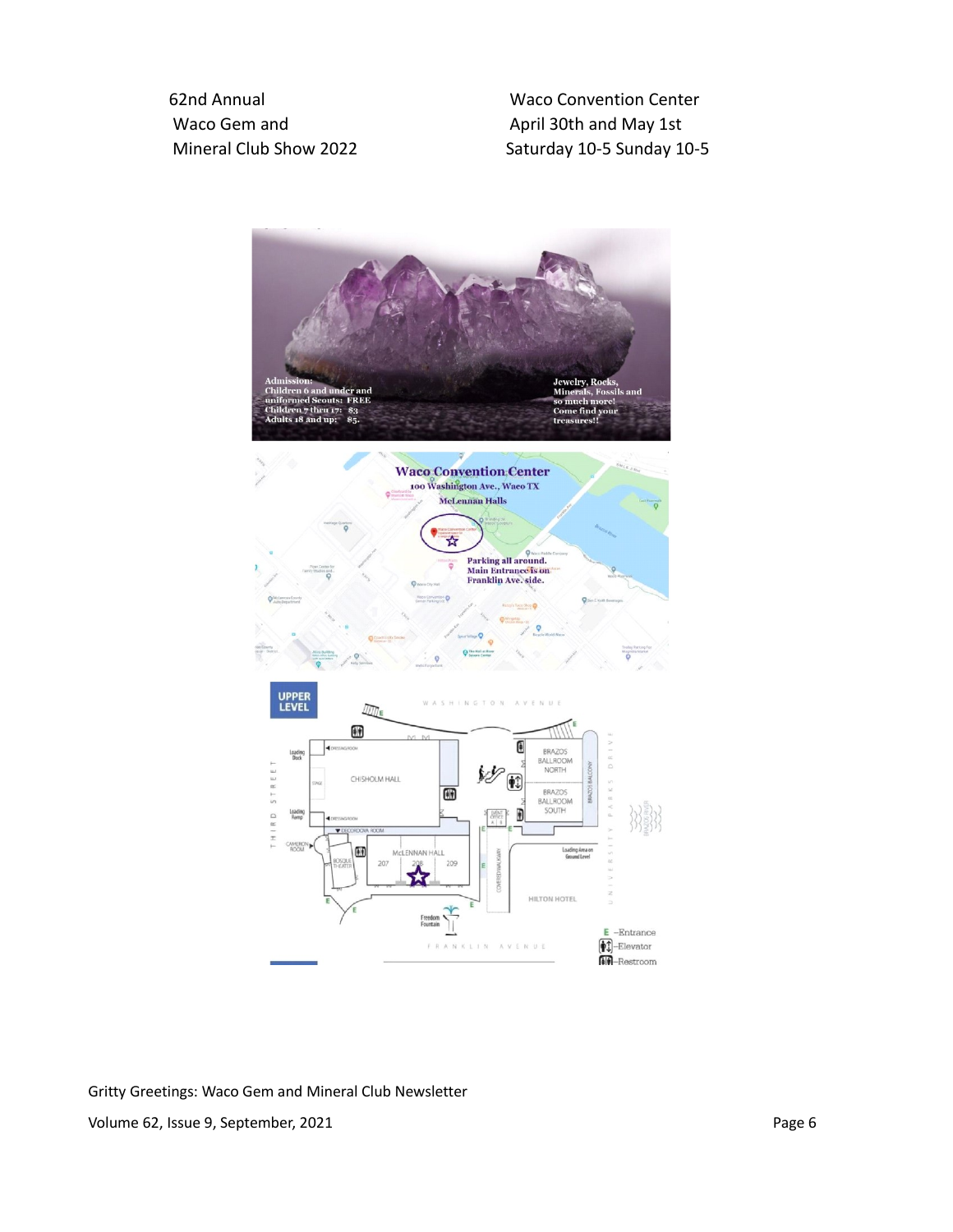# **April birthstone: Diamond**

You probably already know of the diamond's toughness. In fact, it's the hardest gemstone and is made of just one element: carbon. Its structure makes it 58 times harder than anything in nature. A diamond can only be cut with another diamond. While it's become nearly synonymous with wedding engagements, it's also the perfect gemstone for individuals who want something that's just as appropriate for everyday wear as it is for special occasions Diamond gemstones come in several colors, including brown, yellow, red, pink, blue, and green. They range in intensity from faint to vivid. Generally speaking, the more saturated the color, the higher the value. In fact, diamonds sparkling with intense color are rare and may be priced higher than a colorless diamond of equal size. Because fancycolor diamonds are very desirable, color is sometimes introduced in a laboratory. These are correctly called "colortreated" diamonds. The diamond's unique physical properties give it the best possible luster of any gemstone when cut and polished well. So, if you're in the market for "sparkle," the diamond is the gemstone for you.

Courtesy of the American Gem Society



#### **Club Purpose**

- to bring about a close association of those persons interested in earth science and lapidary arts
- to increase and disseminate knowledge about rocks, minerals, fossils, Indian artifacts and other geological materials
- to encourage lapidary art and the collection and exhibition of rocks, minerals, fossils and artifacts
- to conduct field trips, meetings, lectures, displays and an annual show for the edification of the public
- to cooperate with educational and scientific institutions and other groups in increasing knowledge and popular interest.

Gritty Greetings: Waco Gem and Mineral Club Newsletter Volume 62, Issue 9, September, 2021 **Page 7** and the separation of the separation of the separation of the separation of the separation of the separation of the separation of the separation of the separation of the separat